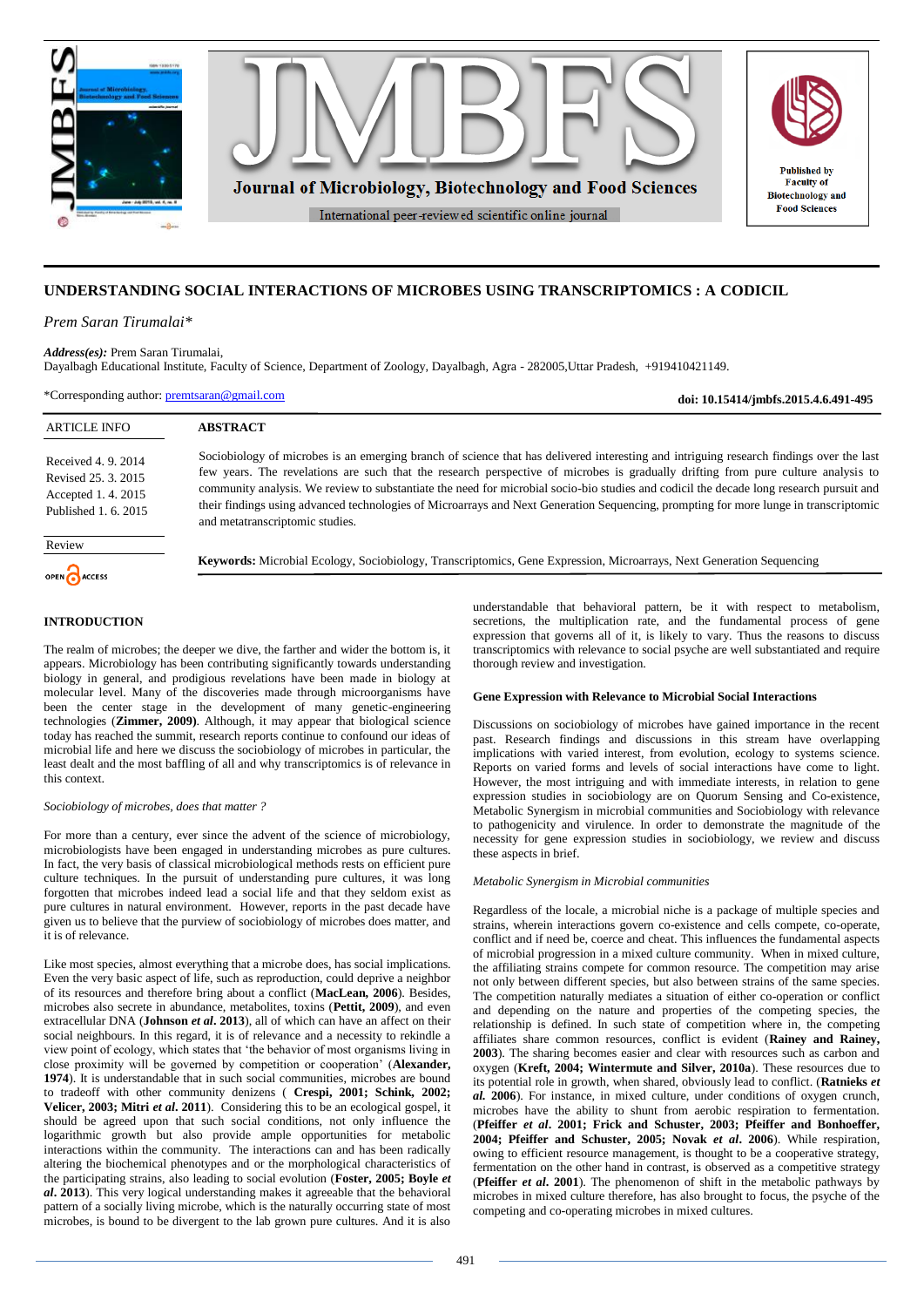Further, from earlier mixed culture studies (**Christensen***et al.* **2002; Hansen** *et al***. 2007; Hibbing** *et al.* **2009**) it has been possible to extrapolate that metabolic commensalism exists between species in mixed microbial communities and that the cultures in mixed community, exhibit natural metabolic synergism and they interact (**Pelz** *et al.* **1999; Bull and Harcombe, 2009; Wintermute and Silver 2010b**). These interacting partners share metabolites, such as hydrogen (**Hillesland and Stahl 2010**), acetate (**Rozen** *et al.* **2009**), amino acids (**Shou et al. 2007**), fixed nitrogen (**Kim** *et al.* **2008**) or glucose (**Kim** *et al.* **2008; Gore** *et al.* **2009**). These sharing features within a community, undoubtedly involves complex molecular mechanism, which at present is an arena, unexplored.

#### *Quorum Sensing and Co-existence*

Quorum sensing is machinery for cell-to-cell communication that is exhibited by group living microbes. Through cell-to-cell communication, each cell has the ability to sense the density of neighbours in a community and quorum sensing therefore has a pivotal role in colonization (**Miller and Bassler, 2001; Rutherford and Bassler, 2012**) and biofilm formation (**Parsek and Greenberg, 2005; Moons** *et al***. 2006; Waters** *et al***. 2008; O'Loughlin** *et al***. 2013**). Besides communication, quorum sensing is also known to control diversified biological functions such as spore formation (**LaRossa** *et al***. 1983; Magnuson** *et al***. 1994; Solomon** *et al***. 1995; Solomon** *et al***. 1996; Steiner** *et al***. 2012**), cell differentiation (**Hornby** *et al.* **2001;Hogan** *et al.* **2004**), uptake and exchange of genetic material (**Duffin and Seifert, 2010; Antonova and Hammer, 2011; Suckow** *et al***. 2011; Seitz and Bolkesch, 2013**) and toxin production (**Schelin** *et al***. 2011; Thoendel** *et al***. 2011**). In a population of *Staphyloccus* aureus, for instance, secretion of exogenous toxin occurs only in a state of high population density which is regulated by the Agr signal transduction system, a quorum sensing system (**Thoendel** *et al***. 2011**).

Microbial colony or a community, as discussed, may comprise of multiple species, and this prompts us to extrapolate that quorum sensing also mediates communication between divergent species. Autoinducer-2 (AI-2), a quorum sensing molecule, produced by diverse set of species that has been inferred to have widespread interspecies communication (**Federle and Bassler, 2003**) is a convincing evidence for this inference. It has also been reported that quorum sensing in a mixed population could also affect the synthesis and secretion of specific proteins of divergent species (**Egland** *et al***. 2004; Xavier and Bassler, 2005; Keller and Surette, 2006; Sandoz** *et al.* **2007**).

Quorum sensing with such diverse role, is regulated by gene expression. Although different quorum sensing systems have been identified and studied, the network of regulatory mechanisms that aids in intra and interspecies interactions remain to be investigated and the expression pattern of these communicating molecules unearthed.

#### *Microbial Sociobiology with reference to Pathogenicity and Virulence*

Pathogenicity and Virulence, the qualities that describe the ability of infectious agents, owing to the magnitude of their role in infection; have been the major target science of study on pathogenic microbes. These qualities of microbes are governed by the expression of specific genes, which in turn is regulated. Although the mechanism of virulence and pathogenicity is well reported and compiled, till recently, it was only in the pure culture state that most pathogens had been studied. In the cases of infections, it is not the infectious agent alone that makes an entry into a host, infectious agent is but one among the plethora of the host intruders. In most cases of microbial intrusion, depending on the source of infection, a consortium of microbes gain entry into the host and the potent of them all establishes as the predominant infectious agent. In fact in some cases it is due to the entry as consortia that pathogenicity is initiated (**Chao** *et al.* **2000; Brown** *et al.* **2002; Brockhurst** *et al.* **2003; Schjorring and Koela, 2003; Thomas** *et al.* **2003; Choisy and Roode, 2010; Ben-Ami** *et al***. 2011**). For instance, pathogenicity is expressed by *Clostridium tetani* only when the coinhabiting microbial consortia members cause an anoxygenic state leading to necrosis at the site of infection. And it is this condition of necrosis that triggers the release of the exotoxins by *C.tetani* (**Campbell** *et al.* **2009**). As early as the 1980's researchers had already reported that it is only in a group that the state of bacteremia thrives to cause the characteristic clinical symptoms. Vught *et al* (**1986**) reported that *Bacteriodes fragilis* and *B.vulgatus* both are required for abscess formation by *Escherichia coli* in mice. Similarly, co-infection of honeybees jointly by *Ascosphaera apis* and *A.atra* increased the mortaility rate of the bees (**Vojvodic et al. 2012**). These evidences indicate that co-infections by multiple species may increase the degree of illness and its effects and therefore the need for understanding the pathogenicity of a microbe in mixed population is significant. On the other hand the suppressing effect on virulence and pathogenicity of an infectious agent in a mixed population have also been reported. For instance, the effect of Lactic Acid Bacilli (LAB) in a mixed population with *Staphylococcus aureus* has been rigorously studied, giving rise to the findings that LAB, *Lactococcus lactis* namely, impairs the expression of virulence by *S.aureus* in mixed culture (**Alomar** *et al.* **2008; Charlier** *et al.*  **2008; Charlier** *et al.* **2009; Even** *et al.* **2009**). Likewise it has also been reported that the virulence of *Listeria monocytogenes* via the expression of the *prfA*, a

virulence regulator gene, is lowered in the presence of *Bacillus subtilis* (**Tirumalai and Prakash, 2012a**)*.* These study have also involved the use microarray technology to investigate the transcriptomic response of apathogenic strainto the presence of a competing strain (**Even** *et al.* **2009; Tirumalai and Prakash, 2012b**)*.* Researchers are now compelled to admit that the expressions, genotypic and therefore phenotypic, of a microbial species are different in a social community. And this difference depending on the relatedness of different species in a niche can even alter the expression of Virulence and Antibiotic Resistance (**Foster, 2005**). Microarray and other high throughput technologies for studies on transcriptomic behavioural pattern in a social community have been put to use though, given the magnitude of the implications of gene expression and its regulations in social life of microbes, their applications seems very meager.

#### **Transcriptomics and Microbial Community Analysis**

## *Application of High Throughput Technology*

The ultimate object of microbial ecology is to elucidate the governing factors that facilitate a microbial community to exist, in the form they do, and this could be achieved by examining the interactions within the community. The enormous microbial biocomplexity with a multitude of highly complex interactions between different micro-organisms can be understood only using molecular methods. Understanding gene expression in a mixed community therefore came to be an object in sociobiology (**Allen and Banfield, 2005**). Although various gene probes made it possible for studies on species-specific genes in microbial mixed communities, microarray technology radically revolutionized the ability to simultaneously study hundreds or thousands of genes at a time (**Schena** *et al.* **1995**). Majority of prokaryotic microarray studies, however, have been used to study the genome or transcriptome of a single organism and therefore for a brief period, was limited from application in understanding the complex microbial ecosystems (**Dennis** *et al.* **2003**). However, owing to the enormity of the implications of gene expression studies in microbial ecology, several types of microarrays were developed and successfully applied to microbial ecology research. Phylogenetic Oligonucleotide arrays (POAs), Functional Gene Arrays (FGAs), Community Genome Arrays (CGAs), Metagenomic Arrays (MGA) and Whole Genome Open Reading Frame Arrays (WGA) are to name a few, each of which have been reviewed earlier, in context to microbial ecology research (**Zhou, 2003;Gentry** *et al.* **2006**).

Studies involving microarray technology in microbial community analysis have given interesting revelations about gene expression patterns of strains in mixed cultures that are divergent to its pure culture state. Transcriptomics using DNA Microarrays proved to be effective in studies, such as the expression of 2,4 dichlorophenoxyacetic acid catabolic genes and the regulation of resin acid degradative genes by *Ralstonia eutropha* both in mixed microbial communities of industrial effluents (**Dennis** *et al.* **2003***.*). Expression pattern of the whole transcriptome of *Listeria monocytogenes* in mixed culture broth and biofilm both in the presence of *Bacillus subtilis* has been elucidated using microarrays (data accessible at NCBI GEO database (**Edgar** *et al.***2002**), accession GSE27936) and the differential expressions of virulence and antibiotic resistance genes in mixed culture have been reported (**Tirumalai and Prakash, 2012a; Tirumalai and Prakash, 2012b**). All such research explorations also drive our interests to Metagenomics. High-throughput microarray technology has been used for studies of complex microbial communities in various environments and for studies on the diversity functions of genes and gene expressions (**Zhou, 2003; Bodrossy and Sessitsch, 2004**). Besides microarray based biochips have been developed specifically for screening biogeochemical cycles in the name of 'GeoChips' (**He**  *et al.* **2007; Wang** *et al.* **2009; Van Nostrand** *et al***. 2009**) and the 'HITchip' (**Stojanović** *et al.* **2009**) 'HuGChip' (**Tottey** *et al***. 2013**) for determining the microbial diversity of human gut. Although there have also been studies using microarrays for understanding metagenomics, with reference to identification of novel genes or proteins (**Streit and Schmitz, 2004**; **Deutschbauer** *et al.* **2006**) and identification of uncultivable microbes in microbial niches (**Wu** *et al.* **2001; Sebat** *et al***. 2003; Tottey** *et al.* **2013**), considering the countless natural microbial niches and the inter and intra-species community interactions that happen, the research focus and reports on metatranscriptomics is negligible.

Microarrays with a decade long history of applications in microbial ecology is gradually being superseded by the Next Generation Sequencing (NGS) technology (**Ledford, 2008**). As compared to microarrays, NGS is more efficient in parallel sequencing of large numbers of DNA fragments, besides being rapid and cost effective (**Roh** *et al.* **2010**). Among the different NGS platforms, the pyrosequencing approach is most suited for microbial ecology studies and has been widely used for the purpose (**Angly** *et al.* **2006; Brown** *et al.* **2009**). NGS pyrosequencing approach holds a better stand to microarrays, for applications in microbial ecology mainly because it reduces issues pertaining to specificity inherent to microarrays in microbial ecological studies (**Roh** *et al.* **2010**).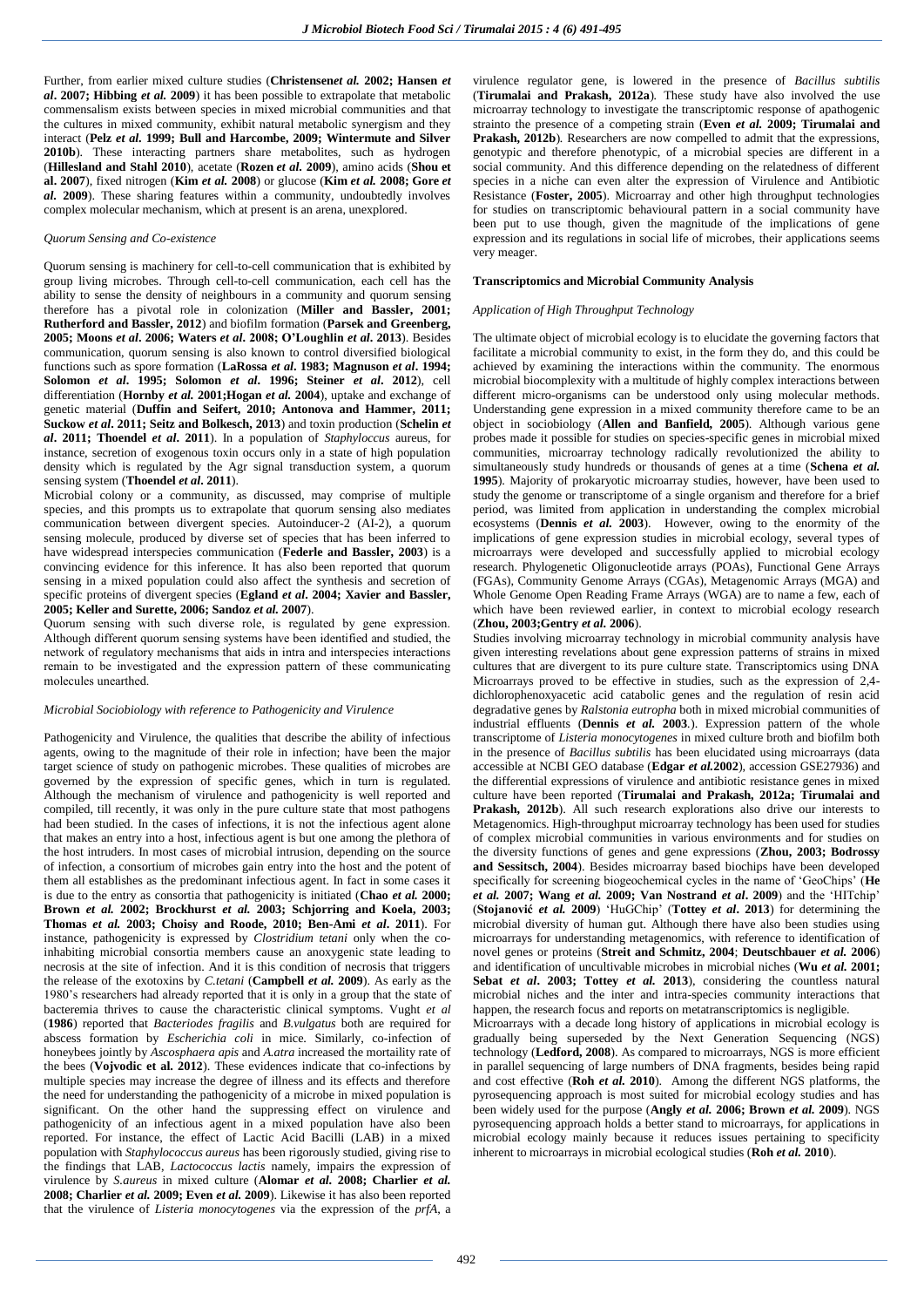## **DISCUSSION**

#### **Codicil**

Sociobiology of microbes has traversed quite a few miles in the last decade and has gathered moss and the prejudiced, misguided opinion that single-celled organisms are asocial, seems to have lost ground. The plethora of reports on microbial interactions, within mixed cultures in particular, brings an intriguing new standpoint. Can we hope to understand gene expression that underlie the complex network of social behavior ? Given this discernment we could anticipate that the expression of gene transcripts in socially living states of microbes is likely to be variable to their well-studied pure culture equivalents. Researchers believe that understanding the social sophistication in microbes can also open new vistas to evolutionary paths and ecological diversities (**Székely** *et al.* **2010**). Gene expression studies or transcriptomics therefore, could yield perplexing data on the behavioral pattern concerning various aspects of social existence, from growth rate to competition, co-operation or metabolic interaction between group living strains. Further, analysis of gene expression patterns within a microbial community will allow us to tease out the impact of various biotic and abiotic factors that significantly impact the regulation of metabolic functions. A complete understanding of microbial metabolism is therefore warranted. And this would extend from the properties of individual strains in pure culture to the combinatorial interactions supported by complex communities.

Although the viewpoint of sociobiology from where it stands today, appears to have far-fetching horizon with bewildering complexity, the advancements in the field of transcriptomics, can be envisaged to minuscule the lofty objects of microbial sociobiology in the years to come.

**Acknowledgments:** The author is thankful to the Science and Engineering Research Board of the Department of Science and Technology, Government of India for their support. The author would also like to acknowledge the administrations of the Dayalbagh Educational Institute.

## **REFERENCES**

ALEXANDER, RD. 1974. The evolution of social behavior. *Annu Rev Ecol Syst*  .5:325-38[3.http://dx.doi.org/10.1146/annurev.es.05.110174.001545](http://dx.doi.org/10.1146/annurev.es.05.110174.001545)

ALLEN, EE., BANFIELD, JF. 2005. Community genomics in microbial ecology and evolution. *Nature Reviews Microbiology*. 3(6): 489- 49[8.http://dx.doi.org/10.1038/nrmicro1157](http://dx.doi.org/10.1038/nrmicro1157)

ALOMAR, J., LOUBIERE, P., DELBES, C., NOUAILLE, S., MONTEL, MC.2008 Effect of *Lactococcus garvieae, Lactococcus lactis* and *Enterococcus faecalis* on the behaviour of *Staphylococcus aureus* in microfiltered milk. *Food microbiology*. 25(3): 502-50[8.http://dx.doi.org/10.1016/j.fm.2008.01.005](http://dx.doi.org/10.1016/j.fm.2008.01.005)

ANGLY, FE., FELTS, B., BREITBART, M., SALAMON, P., EDWARDS, RA., CARLSON, C., ROHWER, F. 2006. The marine viromes of four oceanic regions.  $PLoS$  *biology* .4(11): *biology* .4(11):

e368[.http://dx.doi.org/10.1371/journal.pbio.0040368](http://dx.doi.org/10.1371/journal.pbio.0040368)

ANTONOVA, ES., HAMMER, BK. 2011. Quorum‐ sensing autoinducer molecules produced by members of a multispecies biofilm promote horizontal gene transfer to *Vibrio cholerae*. *FEMS microbiology letters*. 322(1): 68- 7[6.http://dx.doi.org/10.1111/j.1574-6968.2011.02328.x](http://dx.doi.org/10.1111/j.1574-6968.2011.02328.x)

BEN- AMI, F., RIGAUD, T., EBERT, D. 2011. The expression of virulence during double infections by different parasites with conflicting host exploitation and transmission strategies. *Journal of Evolutionary Biology*. 24(6): 1307- 131[6.http://dx.doi.org/10.1111/j.1420-9101.2011.02264.x](http://dx.doi.org/10.1111/j.1420-9101.2011.02264.x)

BODROSSY, L., SESSITSCH, A. 2004. Oligonucleotide microarrays in microbial diagnostics. *Current opinion in microbiology* .7(3): 245- 25[4.http://dx.doi.org/10.1016/j.mib.2004.04.005](http://dx.doi.org/10.1016/j.mib.2004.04.005)

BOYLE, KE., HEILMANN, S VAN., DITMARSCH, D., XAVIER, JB. 2013. Exploiting social evolution in biofilms. *Current opinion in microbiology* . 16:207–21[2.http://dx.doi.org/10.1016/j.mib.2013.01.003](http://dx.doi.org/10.1016/j.mib.2013.01.003)

BROCKHURST, MA., MORGAN, AD., RAINEY, PB., BUCKLING, A. 2003. Population mixing accelerates coevolution. *Ecology Letters* .6(11): 975- 97[9.http://dx.doi.org/10.1046/j.1461-0248.2003.00531.x](http://dx.doi.org/10.1046/j.1461-0248.2003.00531.x)

BROWN, MV., PHILIP, GK., BUNGE, JA., SMITH, MC., BISSETT, A., LAURO, FM., DONACHIE, SP. 2009. Microbial community structure in the North Pacific ocean. *The ISME journal* .3(12): 1374- 138[6.http://dx.doi.org/10.1038/ismej.2009.86](http://dx.doi.org/10.1038/ismej.2009.86)

BROWN, SP., HOCHBERG, ME., GRENFELL, BT. 2002. Does multiple infection select for raised virulence?. *Trends in microbiology* .10(9): 401- 40[5.http://dx.doi.org/10.1016/S0966-842X\(02\)02413-7](http://dx.doi.org/10.1016/S0966-842X(02)02413-7)

BULL, JJ., HARCOMBE, WR. 2009. Population dynamics constrain the cooperative evolution of cross-feeding. *PLoS one.* 4(1): e4115[.http://dx.doi.org/10.1371/journal.pone.0004115](http://dx.doi.org/10.1371/journal.pone.0004115)

CAMPBELL, JI., YEN, LTM., LOAN, HT., DIEP, TS., NGA, TTT., HOANG, NVM., BAKER, S. 2009. Microbiologic characterization and antimicrobial susceptibility of *Clostridium tetani* isolated from wounds of patients with clinically diagnosed tetanus. *The American journal of tropical medicine and hygiene.* 80(5): 827-831.

CHAO, L., HANLEY, KA., BURCH, CL., DAHLBERG, C., TURNER, PE. 2000. Kin selection and parasite evolution: higher and lower virulence with hard and soft selection. Quarterly  $Review of Biology$ . 261and soft selection. *Quarterly Review of Biology*. 261- 27[5.http://dx.doi.org/10.1086/393499](http://dx.doi.org/10.1086/393499)

CHARLIER, C., CRETENET, M., EVEN, S., LE LOIR, Y. 2009. Interactions between *Staphylococcus aureus* and lactic acid bacteria: An old story with new perspectives. *International journal of food microbiology*. 131(1): 30- 3[9.http://dx.doi.org/10.1016/j.ijfoodmicro.2008.06.032](http://dx.doi.org/10.1016/j.ijfoodmicro.2008.06.032)

CHARLIER, C., EVEN, S., GAUTIER, M., LE LOIR, Y. 2008. Acidification is not involved in the early inhibition of *Staphylococcus aureus* growth by *Lactococcus lactis* in milk. *International Dairy Journal*. 18(2): 197- 20[3.http://dx.doi.org/10.1016/j.idairyj.2007.03.015](http://dx.doi.org/10.1016/j.idairyj.2007.03.015)

CHOISY, M, DE., ROODE, JC. 2010. Mixed infections and the evolution of virulence: effects of resource competition, parasite plasticity, and impaired host immunity. *The American Naturalist* .175(5): E105- E11[8.http://dx.doi.org/10.1086/651587](http://dx.doi.org/10.1086/651587)

CHRISTENSEN, BB., HAAGENSEN, JA., HEYDORN, A., MOLIN, S. 2002. Metabolic commensalism and competition in a two-species microbial consortium. *Applied and Environmental Microbiology*. 68(5): 2495- 250[2.http://dx.doi.org/10.1128/AEM.68.5.2495-2502.2002](http://dx.doi.org/10.1128/AEM.68.5.2495-2502.2002)

CRESPI, BJ. 2001. The evolution of social behavior in microorganisms. *Trends in Ecology and Evolution*. 16(4): 178-18[3.http://dx.doi.org/10.1016/S0169-](http://dx.doi.org/10.1016/S0169-5347(01)02115-2) [5347\(01\)02115-2](http://dx.doi.org/10.1016/S0169-5347(01)02115-2)

DENNIS, P., EDWARDS, EA., LISS, SN., FULTHORPE, R. 2003. Monitoring gene expression in mixed microbial communities by using DNA microarrays.*Applied and environmental microbiology*. 69(2): 769- 77[8.http://dx.doi.org/10.1128/AEM.69.2.769-778.2003](http://dx.doi.org/10.1128/AEM.69.2.769-778.2003)

DEUTSCHBAUER, AM., CHIVIAN, D., ARKIN, AP. 2006. Genomics for environmental microbiology. *Current opinion in biotechnology*. 17(3): 229- 23[5.http://dx.doi.org/10.1016/j.copbio.2006.04.003](http://dx.doi.org/10.1016/j.copbio.2006.04.003)

DUFFIN, PM., SEIFERT, HS. 2010. DNA uptake sequence-mediated enhancement of transformation in *Neisseria gonorrhoeae* is strain dependent. *Journal of bacteriology*. 192(17): 4436-444[4.http://dx.doi.org/10.1128/JB.00442-](http://dx.doi.org/10.1128/JB.00442-10) [10](http://dx.doi.org/10.1128/JB.00442-10)

EDGAR, R., DOMRACHEV, M., LASH, AE. 2002. Gene Expression Omnibus: NCBI gene expression and hybridization array data repository. *Nucleic acids research*.30(1):207-21[0.http://dx.doi.org/10.1093/nar/30.1.207](http://dx.doi.org/10.1093/nar/30.1.207)

EGLAND, PG., PALMER, RJ., KOLENBRANDER, PE. 2004. Interspecies communication in *Streptococcus gordonii–Veillonella* atypica biofilms: signaling in flow conditions requires juxtaposition. *Proceedings of the National Academy of Sciences*. 101(48): 16917-16922.

EVEN, S., CHARLIER, C., NOUAILLE, S., ZAKOUR, NLB., CRETENET, M., COUSIN, FJ., LE LOIR, Y. 2009.*Staphylococcus aureus* virulence expression is impaired by *Lactococcus lactis* in mixed cultures. *Applied and environmental microbiology*. 75(13): 4459-447[2.http://dx.doi.org/10.1128/AEM.02388-08](http://dx.doi.org/10.1128/AEM.02388-08)

FEDERLE, MJ., BASSLER, BL. 2003. Interspecies communication in bacteria.*Journal of Clinical Investigation*. 112(9): 1291bacteria.*Journal of Clinical Investigation*. 112(9): 1291- 129[9.http://dx.doi.org/10.1172/JCI20195](http://dx.doi.org/10.1172/JCI20195)

FOSTER, KR. 2005. Hamiltonian medicine: why the social lives of pathogens matter. *Science*. 308(5726): 1269-

127[0.http://dx.doi.org/10.1126/science.1108158](http://dx.doi.org/10.1126/science.1108158)

FRICK, T., SCHUSTER, S. 2003. An example of the prisoner's dilemma in biochemistry. *Naturwissenschaften*. 90(7): 327-

33[1.http://dx.doi.org/10.1007/s00114-003-0434-3](http://dx.doi.org/10.1007/s00114-003-0434-3)

GENTRY, TJ., WICKHAM, GS., SCHADT, CW., HE, Z., ZHOU, J. 2006. Microarray applications in microbial ecology research. *Microbial Ecology*. 52(2) 159-17[5.http://dx.doi.org/10.1007/s00248-006-9072-6](http://dx.doi.org/10.1007/s00248-006-9072-6)

GORE, J., YOUK, H., VAN OUDENAARDEN, A. 2009. Snowdrift game dynamics and facultative cheating in yeast. *Nature*. 459(7244): 253- 25[6.http://dx.doi.org/10.1038/nature07921](http://dx.doi.org/10.1038/nature07921)

HANSEN, SK., RAINEY, PB., HAAGENSEN, J., MOLIN, S. 2007. Evolution of species interactions in a biofilm community. *Nature*. 445(7127): 533- 53[6.http://dx.doi.org/10.1038/nature05514](http://dx.doi.org/10.1038/nature05514)

HE, Z., GENTRY, TJ., SCHADT, CW., WU, L., LIEBICH, J., CHONG, SC., ZHOU, J. 2007. GeoChip: a comprehensive microarray for investigating biogeochemical, ecological and environmental processes. *The ISME Journal*  .1(1): 67-7[7.http://dx.doi.org/10.1038/ismej.2007.2](http://dx.doi.org/10.1038/ismej.2007.2)

HIBBING, ME., FUQUA, C., PARSEK, MR., PETERSON, SB. 2009. Bacterial competition: surviving and thriving in the microbial jungle. *Nature Reviews Microbiology.* 8(1): 15-2[5.http://dx.doi.org/10.1038/nrmicro2259](http://dx.doi.org/10.1038/nrmicro2259)

HILLESLAND, KL., STAHL, DA. 2010. Rapid evolution of stability and productivity at the origin of a microbial mutualism. *Proceedings of the National Academy of Sciences.* 107(5): 2124-2129.

HOGAN, DA., VIK, Å., KOLTER, R. 2004. A *Pseudomonas aeruginosa* quorum‐ sensing molecule influences *Candida albicans* morphology. *Molecular microbiology*. 54(5):1212-122[3.http://dx.doi.org/10.1111/j.1365-](http://dx.doi.org/10.1111/j.1365-2958.2004.04349.x) [2958.2004.04349.x](http://dx.doi.org/10.1111/j.1365-2958.2004.04349.x)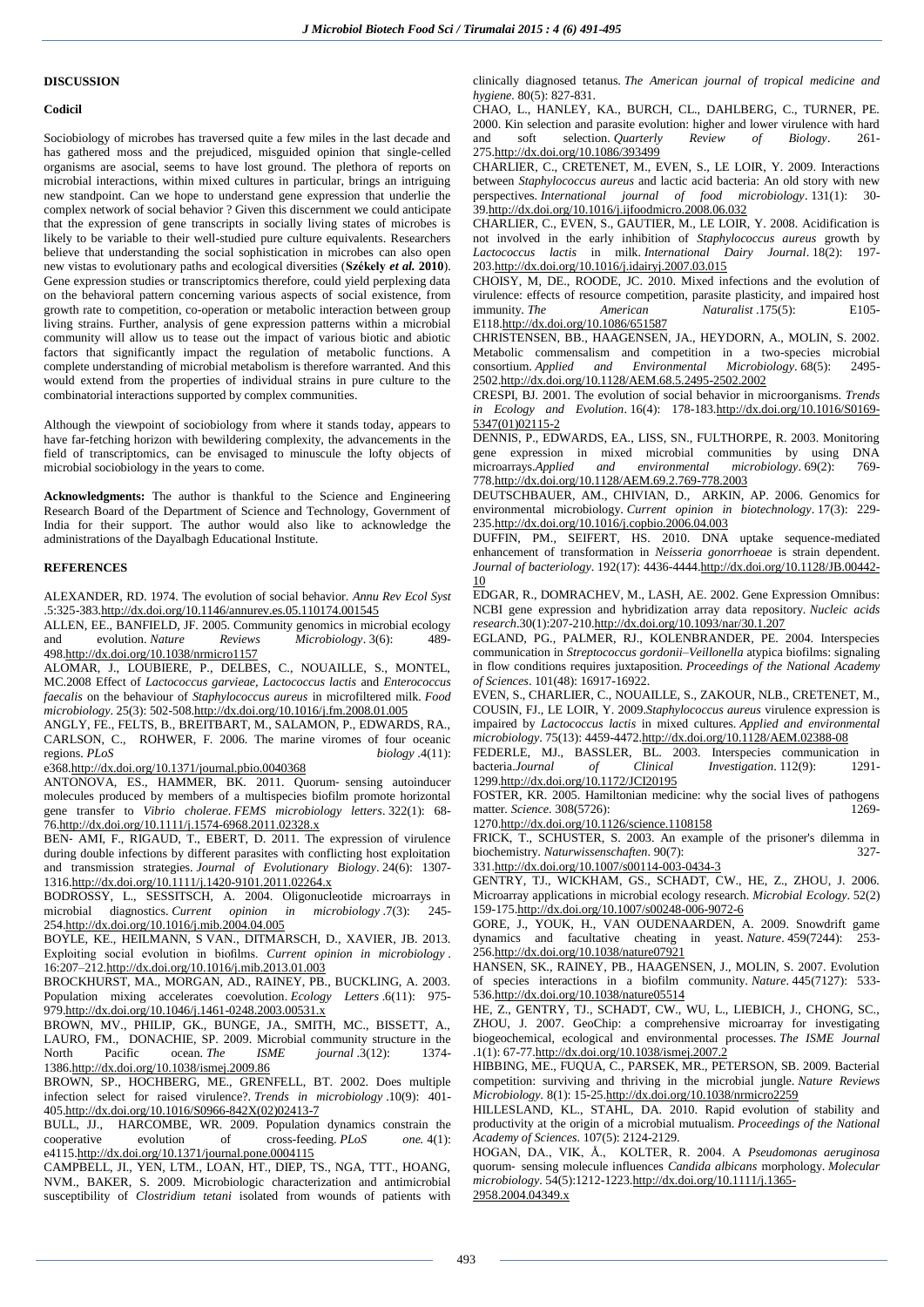HORNBY, JM., JENSEN, EC., LISEC, AD., TASTO, JJ., JAHNKE, B., SHOEMAKERM R., NICKERSON, KW. 2001. Quorum sensing in the dimorphic fungus *Candida albicans* is mediated by farnesol. *Applied and Environmental Microbiology*. 67(7): 2982- 299[2.http://dx.doi.org/10.1128/AEM.67.7.2982-2992.2001](http://dx.doi.org/10.1128/AEM.67.7.2982-2992.2001)

JOHNSON, L., HORSMAN, SR., CHARRON-MAZENOD, L., TURNBULL, AL., MULCAHY, H., SURETTE, MG., LEWENZA, S. 2013. Extracellular DNA-induced antimicrobial peptide resistance in *Salmonella enterica* serovar *Typhimurium*. *BMC microbiology*. 13(1): 11[5.http://dx.doi.org/10.1186/1471-](http://dx.doi.org/10.1186/1471-2180-13-115) [2180-13-115](http://dx.doi.org/10.1186/1471-2180-13-115)

KELLER, L., SURETTE, MG. 2006. Communication in bacteria: an ecological and evolutionary perspective. *Nature Reviews Microbiology.* 4(4): 249- 25[8.http://dx.doi.org/10.1038/nrmicro1383](http://dx.doi.org/10.1038/nrmicro1383)

KIM, HJ., BOEDICKER, JQ., CHOI, JW., ISMAGILOV, RF. 2008. Defined spatial structure stabilizes a synthetic multispecies bacterial community.*Proceedings of the National Academy of Sciences.* 105(47): 18188- 18193.

KREFT, JU. 2004. Biofilms promote altruism. *Microbiology.* 150(8): 2751- 276[0.http://dx.doi.org/10.1099/mic.0.26829-0](http://dx.doi.org/10.1099/mic.0.26829-0)

LAROSSA, R., KUNER, J., HAGEN, D., MANOIL, C., KAISER, D. 1983. Developmental cell interactions of *Myxococcus xanthus*: analysis of mutants. *Journal of bacteriology*. 153(3): 1394-1404.

LEDFORD, H. 2008. The death of microarrays? *Nature*. 455(7215): 84[7.http://dx.doi.org/10.1038/455847a](http://dx.doi.org/10.1038/455847a)

MACLEAN. RC., GUDELJ, I. 2006. Resource competition and social conflict in experimental populations of yeast. *Nature* .441(7092): 498- 50[1.http://dx.doi.org/10.1038/nature04624](http://dx.doi.org/10.1038/nature04624)

MAGNUSON, R., SOLOMON, J., GROSSMAN, AD. 1994. Biochemical and genetic characterization of a competence pheromone from *B. subtilis*. *Cell*. 77(2): 207-21[6.http://dx.doi.org/10.1016/0092-8674\(94\)90313-1](http://dx.doi.org/10.1016/0092-8674(94)90313-1)

MILLER, MB., BASSLER, BL. 2001. Quorum sensing in bacteria. *Annual Reviews in Microbiology.* 55(1): 165-19[9.http://dx.doi.org/10.1146/annurev.micro.55.1.165](http://dx.doi.org/10.1146/annurev.micro.55.1.165)

MITRI, S., XAVIER, JB., FOSTER, KR. 2011. Social evolution in multispecies biofilms. *Proceedings of the National Academy of Sciences.* 108(Supplement 2): 10839-10846.

MOONS, P., VAN HOUDT, R., AERTSEN, A., VANOIRBEEK, K., ENGELBORGHS, Y., MICHIELS, CW. 2006. Role of quorum sensing and antimicrobial component production by *Serratia plymuthica* in formation of biofilms, including mixed biofilms with Escherichia coli. *Applied and environmental microbiology.* 72(11): 7294- 730[0.http://dx.doi.org/10.1128/AEM.01708-06](http://dx.doi.org/10.1128/AEM.01708-06)

NOVAK, M., PFEIFFER, T., LENSKI, RE., SAUER, U., BONHOEFFER, S. 2006. Experimental Tests for an Evolutionary Trade‐ Off between Growth Rate and Yield in E. coli. *The American Naturalist.* 168(2): 242- 25[1.http://dx.doi.org/10.1086/506527](http://dx.doi.org/10.1086/506527)

O'LOUGHLIN, CT., MILLER, LC., SIRYAPORN, A., DRESCHER, K., SEMMELHACK, MF., BASSLER, BL. 2013. A quorum-sensing inhibitor blocks *Pseudomonas aeruginosa* virulence and biofilm formation. *Proceedings of the National Academy of Sciences*. 110(44): 7981-17986.

PARSEK, MR., GREENBERG, EP. 2005. Sociomicrobiology: the connections between quorum sensing and biofilms. *Trends in microbiology*. 13(1): 27- 3[3.http://dx.doi.org/10.1016/j.tim.2004.11.007](http://dx.doi.org/10.1016/j.tim.2004.11.007)

PELZ, O., TESAR, M., WITTICH, RM., MOORE, ER., TIMMIS, KN., ABRAHAM, WR. 1999. Towards elucidation of microbial community metabolic pathways: unravelling the network of carbon sharing in a pollutant- degrading bacterial consortium by immunocapture and isotopic ratio mass spectrometry. *Environmental microbiology*. 1(2): 167-17[4.http://dx.doi.org/10.1046/j.1462-](http://dx.doi.org/10.1046/j.1462-2920.1999.00023.x) [2920.1999.00023.x](http://dx.doi.org/10.1046/j.1462-2920.1999.00023.x)

PETTIT, RK. 2009. Mixed fermentation for natural product drug discovery. *Applied microbiology and biotechnology.* 83(1): 19- 2[5.http://dx.doi.org/10.1007/s00253-009-1916-9](http://dx.doi.org/10.1007/s00253-009-1916-9)

PFEIFFER, T., BONHOEFFER, S. 2004. Evolution of Cross- Feeding in Microbial Populations. The American naturalist. 163(6): E126*naturalist.* 163(6): E13[5.http://dx.doi.org/10.1086/383593](http://dx.doi.org/10.1086/383593)

PFEIFFER, T., SCHUSTER, S. 2005. Game-theoretical approaches to studying the evolution of biochemical systems. *Trends in biochemical sciences*. 30(1): 20- 2[5.http://dx.doi.org/10.1016/j.tibs.2004.11.006](http://dx.doi.org/10.1016/j.tibs.2004.11.006)

PFEIFFER, T., SCHUSTER, S., BONHOEFFER, S. 2001. Cooperation and competition in the evolution of ATP-producing pathways. *Science*. 292(5516): 504-50[7.http://dx.doi.org/10.1126/science.1058079](http://dx.doi.org/10.1126/science.1058079)

RAINEY, PB., RAINEY, K. 2003. Evolution of cooperation and conflict in experimental bacterial populations. *Nature*. 425(6953): 72- 7[4.http://dx.doi.org/10.1038/nature01906](http://dx.doi.org/10.1038/nature01906)

RAJILIĆ–STOJANOVIĆ, M., BIAGI, E., HEILIG, HG., KAJANDER, K., KEKKONEN, RA., TIMS, S., DE VOS. WM. 2011. Global and deep molecular analysis of microbiota signatures in fecal samples from patients with irritable<br>bowel syndrome. Gastroenterology. 141(5): 1792syndrome. *Gastroenterology*. 141(5): 180[1.http://dx.doi.org/10.1053/j.gastro.2011.07.043](http://dx.doi.org/10.1053/j.gastro.2011.07.043)

RATNIEKS, FL., FOSTER, KR., WENSELEERS, T. 2006. Conflict resolution<br>in insect societies. Annu. Rev. Entomol. 51: 581in insect societies. *Annu. Rev. Entomol.* 51: 581- 60[8.http://dx.doi.org/10.1146/annurev.ento.51.110104.151003](http://dx.doi.org/10.1146/annurev.ento.51.110104.151003)

ROH, SW., ABELL, GC., KIM, KH., NAM, YD., BAE, JW. 2010. Comparing microarrays and next-generation sequencing technologies for microbial ecology research. *Trends in biotechnology*. 28(6): 291- 29[9.http://dx.doi.org/10.1016/j.tibtech.2010.03.001](http://dx.doi.org/10.1016/j.tibtech.2010.03.001)

ROZEN, DE., PHILIPPE, N., ARJAN DE VISSER, J., LENSKI, RE., SCHNEIDER, D. 2009. Death and cannibalism in a seasonal environment facilitate bacterial coexistence. *Ecology letters.* 12(1): 34- 4[4.http://dx.doi.org/10.1111/j.1461-0248.2008.01257.x](http://dx.doi.org/10.1111/j.1461-0248.2008.01257.x)

RUTHERFORD, ST., BASSLER, BL. 2012. Bacterial quorum sensing: its role in virulence and possibilities for its control. *Cold Spring Harbor perspectives in medicine*. 2(11).

SANDOZ, KM., MITZIMBERG, SM., SCHUSTER, M. 2007. Social cheating in *Pseudomonas aeruginosa* quorum sensing. *Proceedings of the National Academy of Sciences*. 104(40): 15876-15881.

SCHELIN, J., WALLIN-CARLQUIST, N., COHN, MT., LINDQVIST, R., BARKER, GC. 2011. The formation of *Staphylococcus aureus* enterotoxin in food environments and advances in risk assessment. *Virulence*. 2(6): 580- 59[2.http://dx.doi.org/10.4161/viru.2.6.18122](http://dx.doi.org/10.4161/viru.2.6.18122)

SCHENA, M., SHALON, D., DAVIS, RW., BROWN, PO. 1995. Quantitative monitoring of gene expression patterns with a complementary DNA microarray. *Science*. 270(5235): 467-47[0.http://dx.doi.org/10.1126/science.270.5235.467](http://dx.doi.org/10.1126/science.270.5235.467)

SCHINK, B. 2002. Synergistic interactions in the microbial world. *Antonie Van Leeuwenhoek.* 81(1-4): 257-26[1.http://dx.doi.org/10.1023/A:1020579004534](http://dx.doi.org/10.1023/A:1020579004534)

SCHJØRRING, S., KOELLA, JC. 2003. Sub-lethal effects of pathogens can lead to the evolution of lower virulence in multiple infections. Proceedings of the Royal Society of London. Series B: *Biological Sciences.* 270(1511): 189-193.

SEBAT, JL., COLWELL, FS., CRAWFORD, RL. 2003. Metagenomic profiling: microarray analysis of an environmental genomic library. *Applied and environmental microbiology.* 69(8):

493[4.http://dx.doi.org/10.1128/AEM.69.8.4927-4934.2003](http://dx.doi.org/10.1128/AEM.69.8.4927-4934.2003)

SEITZ, P., BLOKESCH, M. 2013. DNA-uptake machinery of naturally competent *Vibrio cholerae*. *Proceedings of the National Academy of Sciences*. 110(44): 17987-1799[2.http://dx.doi.org/10.1073/pnas.1315647110](http://dx.doi.org/10.1073/pnas.1315647110)

SHOU. W., RAM, S., VILAR, JM. 2007. Synthetic cooperation in engineered yeast populations. *Proceedings of the National Academy of Sciences*. 104(6): 1877-1882.

SOLOMON, JM., LAZAZZERA, BA., GROSSMAN, AD. 1996. Purification and characterization of an extracellular peptide factor that affects two different developmental pathways in *Bacillus subtilis*. *Genes and development.* 10(16): 2014-202[4.http://dx.doi.org/10.1101/gad.10.16.2014](http://dx.doi.org/10.1101/gad.10.16.2014)

SOLOMON, JM., MAGNUSON, R., SRIVASTAVA, A., GROSSMAN, AD. 1995. Convergent sensing pathways mediate response to two extracellular competence factors in *Bacillus subtilis*. *Genes and development.* 9(5): 547- 55[8.http://dx.doi.org/10.1101/gad.9.5.547](http://dx.doi.org/10.1101/gad.9.5.547)

STEINER, E., SCOTT, J., MINTON, NP., WINZER, K. 2012. An agr quorum sensing system that regulates granulose formation and sporulation in *Clostridium acetobutylicum*. *Applied and environmental microbiology*. 78(4): 1113- 112[2.http://dx.doi.org/10.1128/AEM.06376-11](http://dx.doi.org/10.1128/AEM.06376-11)

STREIT, WR., SCHMITZ, RA. 2004. Metagenomics–the key to the uncultured microbes. Current Opinion in Microbiology. 7(5): 492- $Microbiology. 7(5):$ 49[8.http://dx.doi.org/10.1016/j.mib.2004.08.002](http://dx.doi.org/10.1016/j.mib.2004.08.002)

SUCKOW, G., SEITZ, P., BLOKESCH, M. 2011. Quorum sensing contributes to natural transformation of *Vibrio cholerae* in a species-specific manner. *Journal of bacteriology*. 193(18): 4914-492[4.http://dx.doi.org/10.1128/JB.05396-11](http://dx.doi.org/10.1128/JB.05396-11)

SZÉKELY, T., MOORE, AJ., KOMDEUR, J. (Eds) 2010. Social behaviour: genes, ecology and evolution. Cambridge University Press.

THOENDEL, M., KAVANAUGH, JS., FLACK, CE., HORSWILL, AR. 2011. Peptide signaling in the *Staphylococci*. *Chemical reviews*. 111(1): 117- 15[1.http://dx.doi.org/10.1021/cr100370n](http://dx.doi.org/10.1021/cr100370n)

THOMAS, MB., WATSON, EL., VALVERDE‐ GARCIA, P. 2003. Mixed infections and insect–pathogen interactions. *Ecology Letters.* 6(3): 183- 18[8.http://dx.doi.org/10.1046/j.1461-0248.2003.00414.x](http://dx.doi.org/10.1046/j.1461-0248.2003.00414.x)

TIRUMALAI, PS., PRAKASH, S. 2012a. Expression of virulence genes by *Listeria monocytogenes* J0161 in natural environment. *Brazilian Journal of Microbiology.* 43(2): 834-84[3.http://dx.doi.org/10.1590/S1517-](http://dx.doi.org/10.1590/S1517-83822012000200050) [83822012000200050](http://dx.doi.org/10.1590/S1517-83822012000200050)

TIRUMALAI, PS., PRAKASH, S. 2012b. Antibiotic Resistance in Co-Culture Biofilm of *Listeria monocytogenes* J0161. *American Microbiology*. 3(1): [7.http://dx.doi.org/10.3844/ajmsp.2012.7.17](http://dx.doi.org/10.3844/ajmsp.2012.7.17)

TOTTEY, W., DENONFOUX, J., JAZIRI, F., PARISOT, N., MISSAOUI, M., HILL, D., BRUGÈRE, JF. 2013. The Human Gut Chip "HuGChip", an Explorative Phylogenetic Microarray for Determining Gut Microbiome Diversity at Family Level. *PloS one.* 8(5): e6254[4.http://dx.doi.org/10.1371/journal.pone.0062544](http://dx.doi.org/10.1371/journal.pone.0062544)

VAN NOSTRAND, JD., WU, WM., WU, L., DENG, Y., CARLEY, J., CARROLL, S., ZHOU, J. 2009. GeoChip‐ based analysis of functional microbial communities during the reoxidation of a bioreduced uranium‐